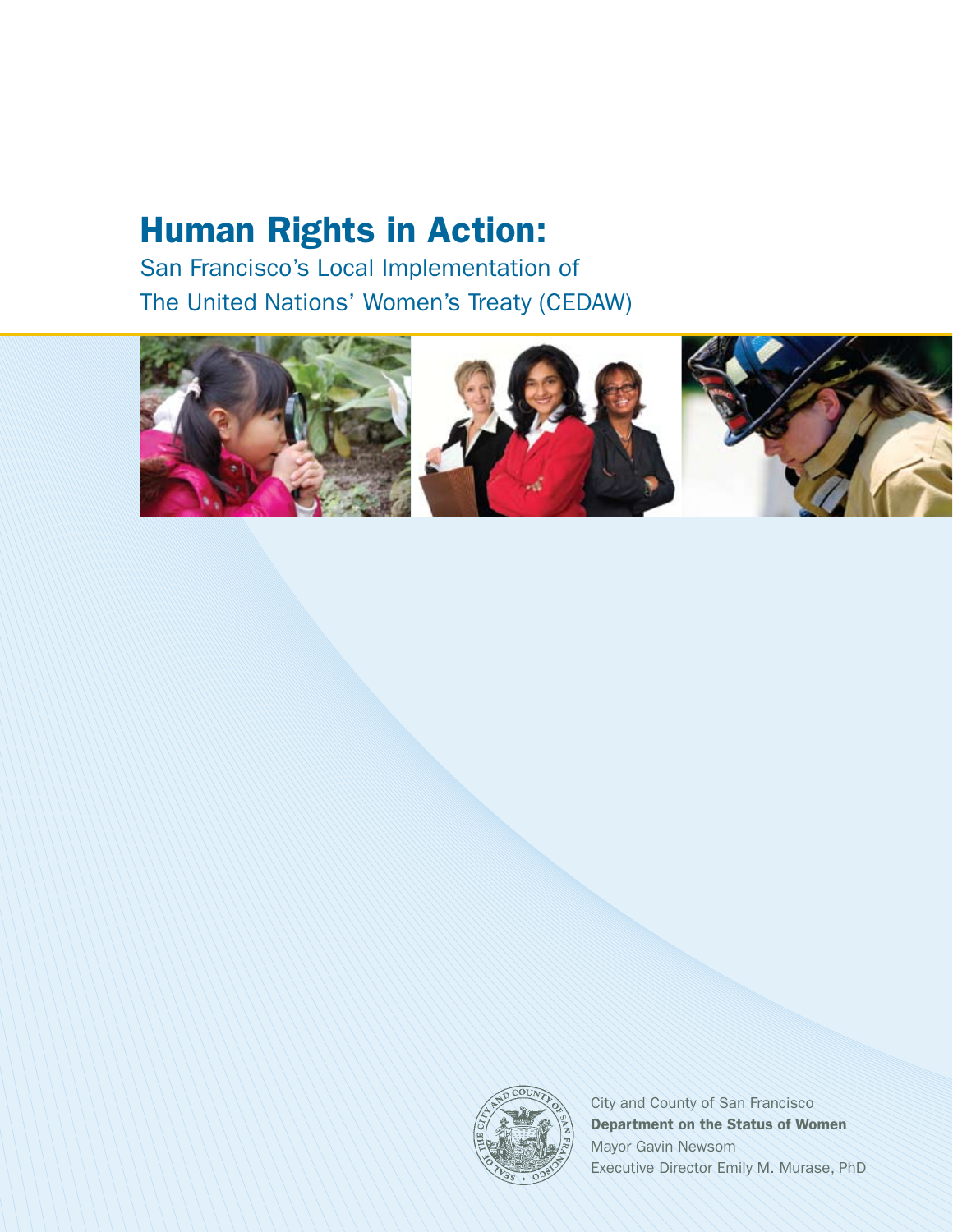## *[Discrimination is any] distinction,*

*exclusion, or restriction made on the basis of sex which has the effect or purpose of impairing or nullifying the recognition, enjoyment, or exercise by women, irrespective of their marital status, on a basis of equality of men and women, of human rights and fundamental freedoms in the political, economic, social, cultural, civil, or any other field.*

—From the UN Convention on the Elimination of All Forms of Discrimination Against Women

#### 2010

| Written by: | Anu Menon, Senior Gender Policy Analyst<br>San Francisco Department on the Status of Women                                                                                              |
|-------------|-----------------------------------------------------------------------------------------------------------------------------------------------------------------------------------------|
|             | Contributors: Ann Lehman, <i>Policy Director</i><br>Laura Marshall, Fiscal & Policy Analyst<br>Emily Murase, PhD, Executive Director<br>San Francisco Department on the Status of Women |

Designed by: Linda Zane, *Independent Graphic Design Professional*  aeDesign@me.com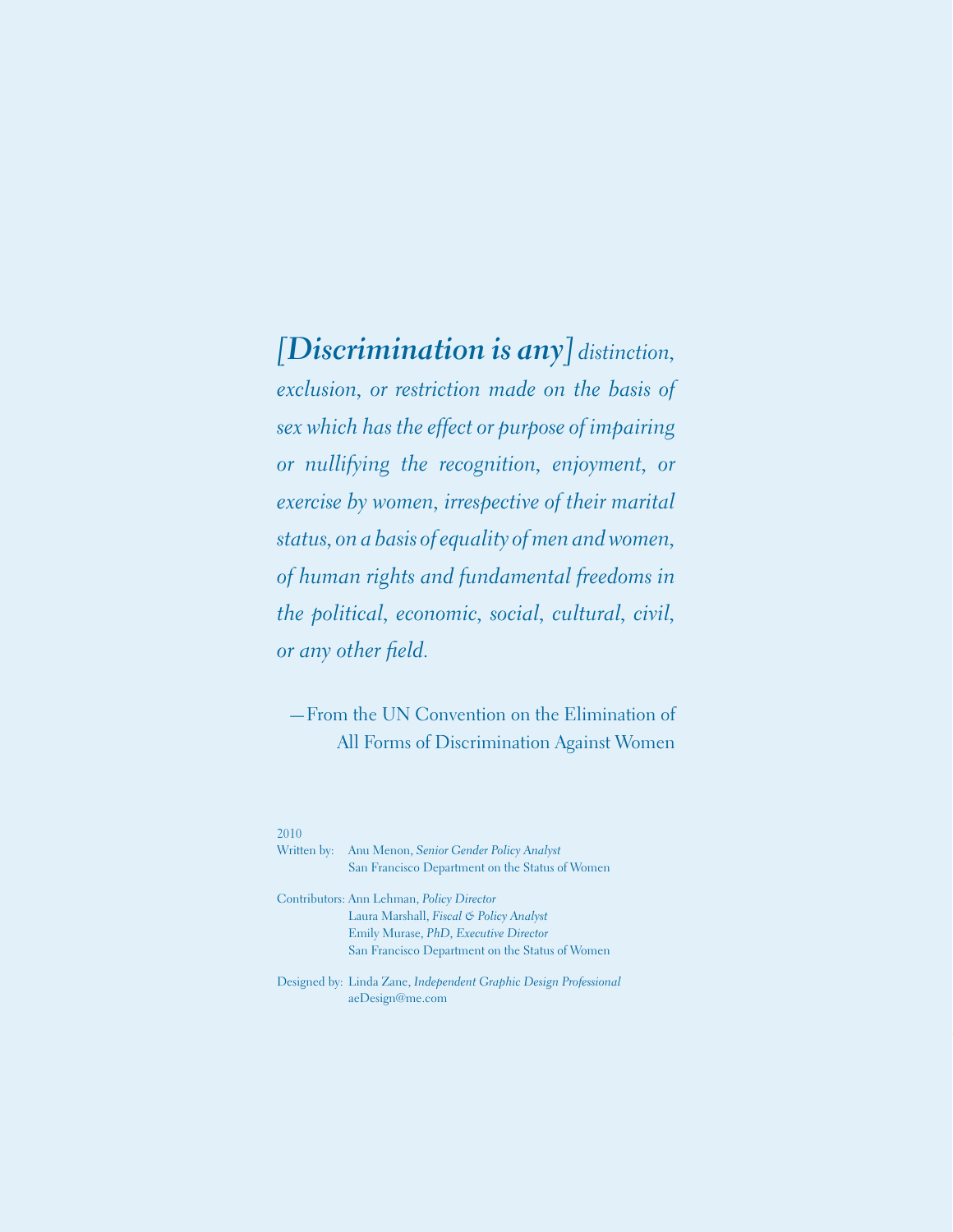### CEDAW in Action: Local Implementation in the City and County of San Francisco

#### EXECUTIVE SUMMARY

Inspired by the 1995 United Nations Fourth World Conference on Women in Beijing, and frustrated by the continued inability to get the United Nations Convention on the Elimination of All Forms of Discrimination Against Women (CEDAW) ratified in the U.S. Congress, the women of San Francisco organized a successful effort to adopt a local ordinance reflecting CEDAW principles in 1998.

Now, over 10 years since the passage of this landmark local ordinance, San Francisco women are benefiting from new government programs such as gender-specific programming for women on probation, a system of allocating street artist licenses that no longer disadvantages those with childcare responsibilities, and a biannual audit of appointments to policy bodies by gender, race, and disability. Following a brief background of the San Francisco CEDAW Ordinance, this report details the gender analysis methodology that has been applied to City departments, budget cuts, appointed policy bodies, Citywide initiatives, and, finally, the private sector.

While we continue to push the United States Congress to ratify CEDAW, our hope is that other governments will find the tools developed and utilized by San Francisco useful in promoting women's rights throughout the nation and the world.

#### I. History of San Francisco's CEDAW Ordinance

The Convention on the Elimination of All Forms of Discrimination Against Women (CEDAW), adopted in 1979 by the United Nations General Assembly, is often described as an international bill of rights for women. Consisting of a preamble and 30 articles, it defines what constitutes discrimination against women and sets up an agenda for national action to end such discrimination. In the United States, CEDAW was signed by President Jimmy Carter in 1980, but has languished in the U.S. Senate unratified for years.**<sup>1</sup>**

Energized by the United Nations Fourth World Conference on Women, a group of nongovernmental organizations in San Francisco came together to determine how to implement the Beijing Platform for Action locally. This group, led by the Women's Institute for Leadership Development for Human Rights, Amnesty International, and the Women's Foundation of California, sought to expand women's rights in San Francisco by lobbying the City government to do what the national government had failed to do – adopt a local law reflecting the principles of CEDAW.

In October 1997, this consortium of community organizations was joined by two local San Francisco commissions, the Commission on the Status of Women and the Human Rights Commission, as well as the County Board of Supervisors, the local legislative branch. The group convened a public hearing on the local implications of CEDAW.**2** Testimony at the hearing demonstrated that women and girls continued to face widespread discrimination at work, school, and in the community. In particular, women came forward with disturbing testimony that highlighted the pervasiveness of violence against women and girls. In terms of City services, the hearing also brought to the forefront the need to analyze operations, policies, and programs of City departments to identify discrimination in,



*All of the Department on the Status of Women's reports and tools are available at: www.sfgov.org/dosw* 

#### *This includes:*

- *• San Francisco CEDAW Ordinance*
- *• Gender Analysis Guidelines*
- *• Gender Analyses of City Departments and Appointments*
- *• United Nations Convention on the Elimination of All Forms of Discrimination Against Woman (CEDAW): Highlights 1975-2010*
- *• Justice & Courage: A Blueprint for San Francisco's Response to Domestic Violence*
- **1** Opposition to CEDAW ratification generally falls along two lines: first that the instrument is redundant of existing laws, and, second that it creates new (and potentially undesirable) reproductive rights.
- **2** San Francisco is both a city and a county. Therefore, the County Board of Supervisors functions also as the City Council. A public hearing involving more than one policy body is highly unusual, and illustrates the cross-cutting nature of women's human rights. The hearing was convened on October 30, 1997 at San Francisco City Hall.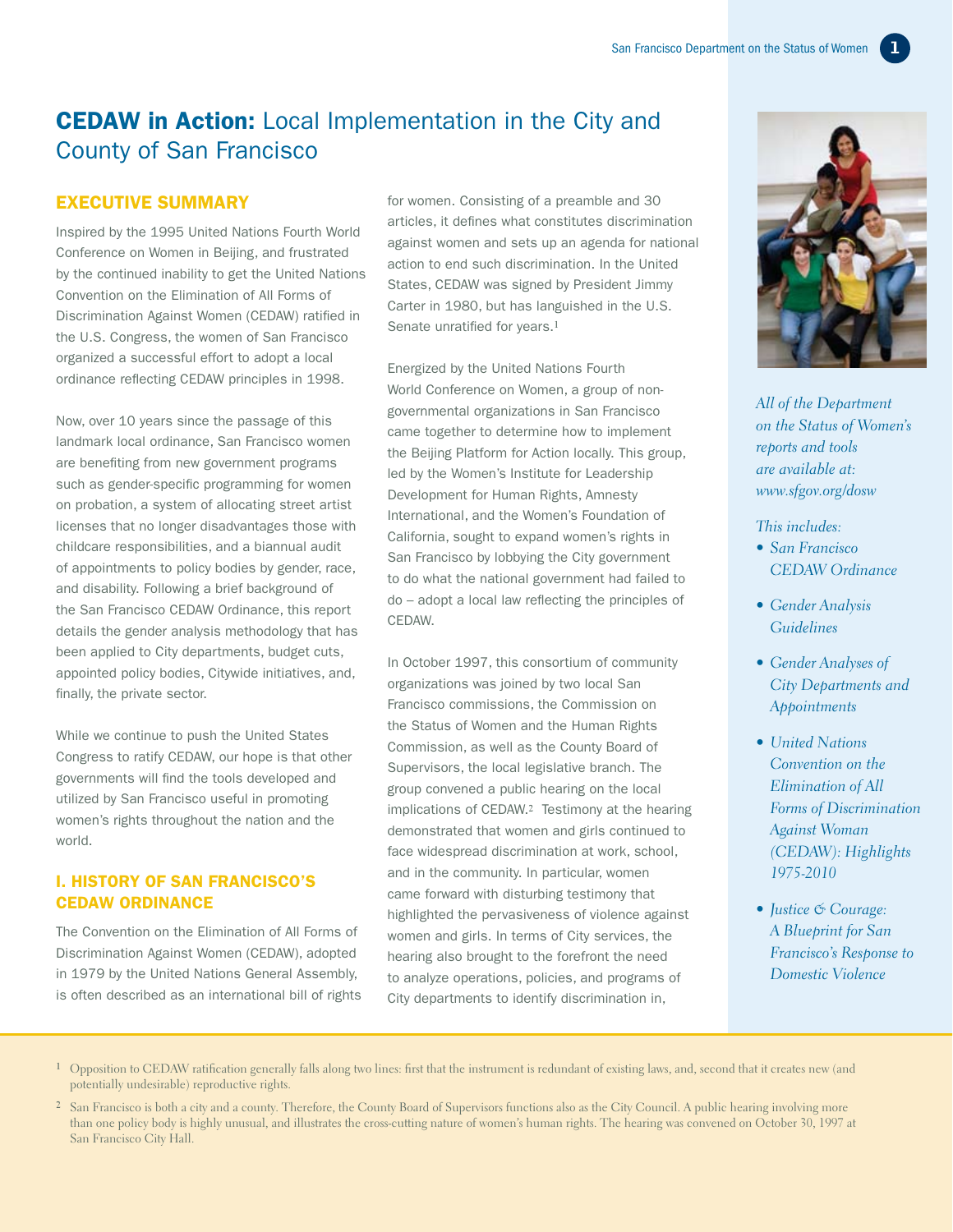*"The Ordinance requires action in the form of preventive and forward thinking measures to ensure that City resources, policies, and actions do not intentionally or unintentionally discriminate against women and girls from any community."*

but not limited to, employment practices, budget allocation, and the provision of direct and indirect services. Finally, testimony identified the need to also implement CEDAW principles in the private sector, including non-profit and for-profit entities. Findings from the public hearing led to the conclusion that adopting the principles of CEDAW on the local level would promote equal access to and equity in many areas including health care, economic development, and educational opportunities for women and girls.



In April 1998, San Francisco became the first municipality in the world to adopt a local ordinance reflecting the principles of CEDAW.**<sup>3</sup>** With a focus on health care, employment, economic development, educational opportunities, and violence against women and girls, the local CEDAW Ordinance utilizes the United Nations CEDAW definition of discrimination.

This definition differs from the definition of discrimination in United States law, and is instead based on human rights principles:

*[Discrimination is any] distinction, exclusion, or restriction made on the basis of sex which has the effect or purpose of impairing or nullifying the recognition, enjoyment, or exercise by women, irrespective of their marital status, on a basis of equality of men and women, of human rights and fundamental freedoms in the political, economic, social, cultural, civil, or any other field.***<sup>4</sup>**

The Ordinance requires action in the form of preventive and forward-thinking measures to ensure that City resources, policies, and actions do not intentionally or unintentionally discriminate against women and girls from any community. The Commission on the Status of Women, the city body entrusted with ensuring that women and girls have equal economic, social, political, and educational opportunities, was designated as the implementing and monitoring agency of CEDAW in San Francisco.

The Ordinance also calls for a county-wide CEDAW Task Force as an oversight body composed of both governmental and non-governmental representatives. Formed in 1998, the Task Force included government officials from the Commission on the Status of Women, the Human Rights Commission, the Mayor's Budget Office, the Department of Human Resources, and the Board of Supervisors. Non-governmental organizations represented included international human rights, economic development, employment, health care, labor, and anti-violence against women groups.

The objective of the Task Force was to promote the implementation of CEDAW, and to integrate gender equity and human rights principles into all local government operations including budgetary decisions. The first step in this process was the development of the gender analysis tool in 1999, a set of guidelines to assist City departments in implementing CEDAW principles.

To facilitate the work of the Task Force, the Ordinance included budget monies for a consultant to develop the gender analysis guidelines and one staff person at the San Francisco Department on the Status of Women, which reports to the Commission on the Status of Women.

Since 1998, implementation of the CEDAW Ordinance has proceeded along two complementary tracks – gender analyses of City departments and Citywide initiatives. These tracks will be discussed in detail in section II.B.**<sup>5</sup>**

- **3** *CEDAW Ordinance,* City and County of San Francisco Municipal Code Administrative Code §12K.1 (2000). The original Ordinance, City and County of San Francisco Ordinance 128-98, was approved on April 13, 1998. It was renumbered and amended by Ordinance 325-00, File No. 001920, approved on December 28, 2000.
- **4** Full text of the Convention is available at http://www.un.org/womenwatch/daw/cedaw/cedaw.htm.
- **5** In 2007, the Women's Institute for Leadership Development for Human Rights (WILD) released a report analyzing 10 years of San Francisco CEDAW implementation which included the 2 track analysis. Liebowitz, D. (2007). *Respect, protect, fulfill: raising the bar on women's human rights.* San Francisco, California: Women's Institute for Leadership Development for Human Rights. Retrieved from: http://depts.drew.edu/psci/Final%20CEDAW%20SF%20Report.pdf.

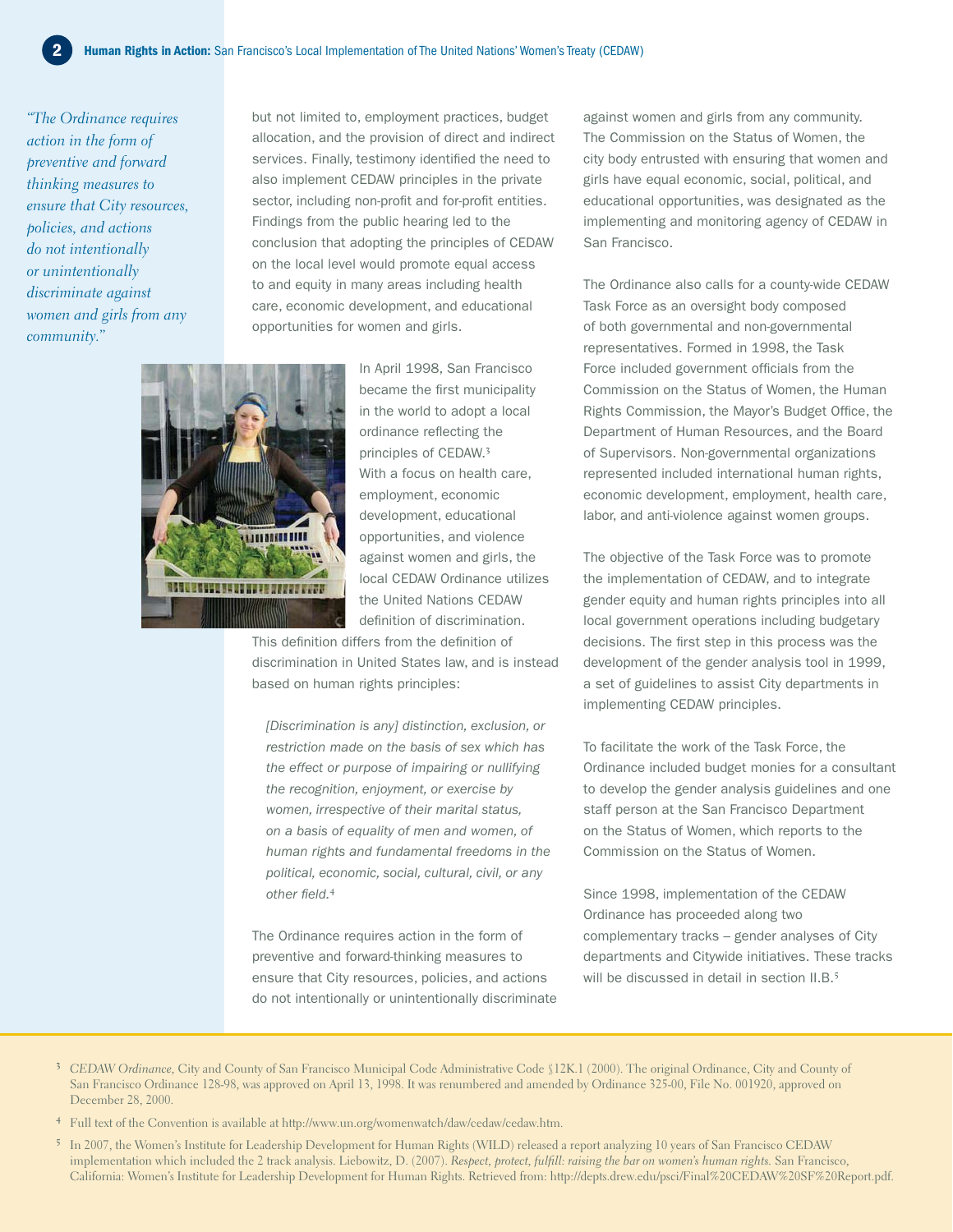#### II. Gender Analysis

Gender analysis provides a framework for examining the cultural, economic, social, and political relations between women and men. Importantly, although the tool is called "gender" analysis, the analysis includes other demographic characteristics that are inextricably linked to gender, such as race, disability, immigration status, and sexual orientation when relevant data is available. The ultimate aim of gender analysis is to institutionalize new ways of thinking about the equitable distribution of government resources and to uphold the human rights of all people.

Gender analysis is designed to be a preventive tool to identify discrimination and, if identified, to remedy that discrimination. In the context of local government, the overall goal of gender analysis is to integrate gender considerations into the daily operations of local agencies so that citizens have equitable access to services, and employees are ensured fairness in the workplace, regardless of gender. When utilizing the tool, government agencies are required to examine their actions, policies, programs, services, and employment practices to ensure that they are non-discriminatory and gender-appropriate, and that they fully serve all communities of women and girls.

#### A. Summary of Tool

San Francisco's CEDAW Ordinance requires City departments to analyze operations using the gender analysis guidelines that were developed for the local Ordinance. In particular, the guidelines provide a framework to document and address the differential impact of local government 1) services, 2) employment policies, and 3) budget allocations on women and men.

The focus of the analysis is to examine patterns of gender, race, and other identities in areas such as who is being served, hired, or awarded funds. Departments are required to gather data, examine the data, and recommend what practices and policies should change to promote gender equity. For those areas requiring improvements, departments identify remedial actions and create timelines for implementation.

Since the enactment of the San Francisco CEDAW Ordinance, 7 City departments have undergone gender analyses. Based on the view that critical self-examination is essential for any long-term change, each department conducted a selfanalysis, with assistance from Department on the Status of Women staff and Task Force members, using the gender analysis guidelines created by the CEDAW Task Force.

The gender analysis tool consists of 5 steps detailed below.

#### *Step 1: Define Vision and Desired Outcomes*

To begin the gender analysis, departments create a vision of their desired outcomes. Departments are asked to identify a target program and its primary purpose, and then to envision what the program would look like if full gender equality and freedom from all forms of discrimination were to be achieved.

#### *Step 2: Collect and Analyze Data*

Departments then collect disaggregated data. Disaggregated data is demographic information on the users or beneficiaries of a policy, program, or practice broken down by sex, race, and other identities, such as, but not limited to, immigration status, language, sexual orientation, disability, and age.



*"When utilizing the [gender analysis] tool, government agencies are required to examine their actions, policies, programs, services, and employment practices to ensure that they are nondiscriminatory and genderappropriate, and that they fully serve all communities of women and girls."*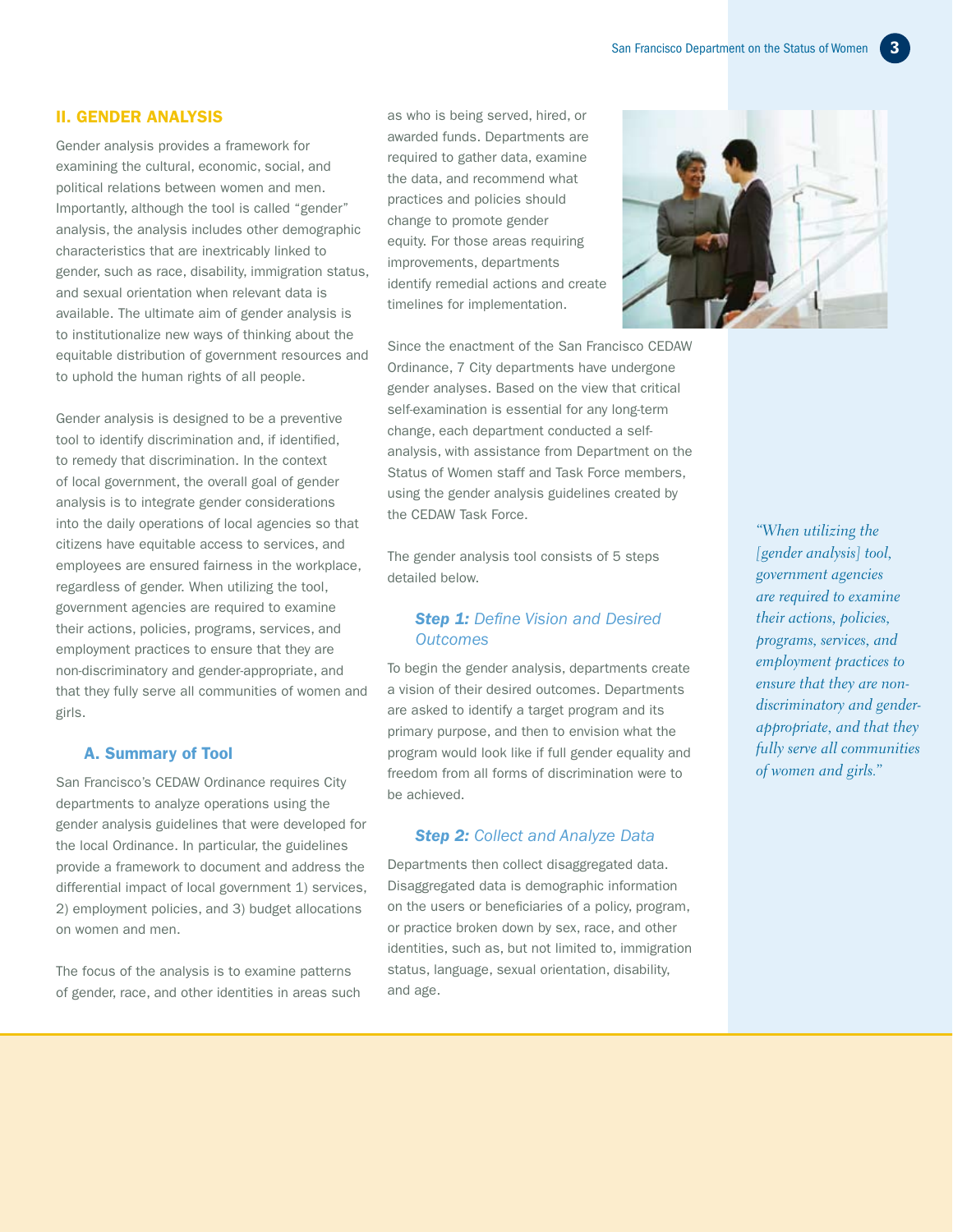

*Photo by: Libi Wood, San Francisco Department of Public Works*

*"Analyzing disaggregated data is crucial to identifying discriminatory policies and understanding what steps, if any, need to be taken to ensure the human rights of all clients and employees."*

Disaggregated data is first examined to ensure that programs are nondiscriminatory and meet the needs of all communities of women and girls. Often this data is not readily available, so the initial step can entail immediately creating procedures to obtain it. Next, the data is studied to identify trends and gaps in services or impacts. The gaps between women/girls and men/

boys (and other demographic groups) for the selected program are analyzed for the underlying causes of gender discrimination or other inequities that are not apparent from a cursory examination. This is to ensure that programs and policies do not have any discriminatory impact.

Analyzing disaggregated data is critical to identifying discriminatory policies and to understanding what steps, if any, need to be taken to ensure the human rights of all residents, customers, and employees are upheld.

#### *Step 3: Develop Options*

Based on the previous analysis of trends and policies, Step 3 focuses on the identification of strategies to best meet the needs of residents, customers, and employees and to eliminate discrimination based on stereotypes. Departments are asked to identify successful practices currently employed and areas needing improvement. For areas needing improvement, departments research best practices in these areas, keeping in mind the department's mission as well as the needs of both women and men. Creativity is necessary to develop a range of options to address discrimination.

#### *Step 4: Prioritize Strategies and Create an Action Plan*

In Step 4, departments must evaluate and prioritize the strategy options from Step 3 and create an action plan. Options can be analyzed using an assessment of strengths, challenges, opportunities, and threats. Strategies may include:

- Continuing or creating a best practice to ensure gender equality
- Changing or eliminating questionable practices
- Creating or improving disaggregated data collection methods.

Once the options have been prioritized, departments create an action plan with deliverables, deadlines, and action items assigned to specific people to guide them in moving towards their vision of eliminating discrimination.

#### *Step 5: Develop a Monitoring Mechanism*

It is not enough to develop an action plan. It is critical to monitor the implementation of that plan and to make adjustments to deliverables, deadlines, and action owners, where appropriate.

For the City and County of San Francisco postgender analysis monitoring was originally conducted by the CEDAW Task Force. The Task Force expired after 5 years, so monitoring is now performed by the Commission on the Status of Women. Reporting occurs in open meetings and is recorded and documented on a public website.

#### B. Gender Analyses of City Departments and Commission Appointments

Between 1999 and 2009, the San Francisco Department on the Status of Women conducted gender analyses of 7 City departments, as well

as 2 analyses of appointments to City policy bodies. Below are highlights of the gender analyses. These

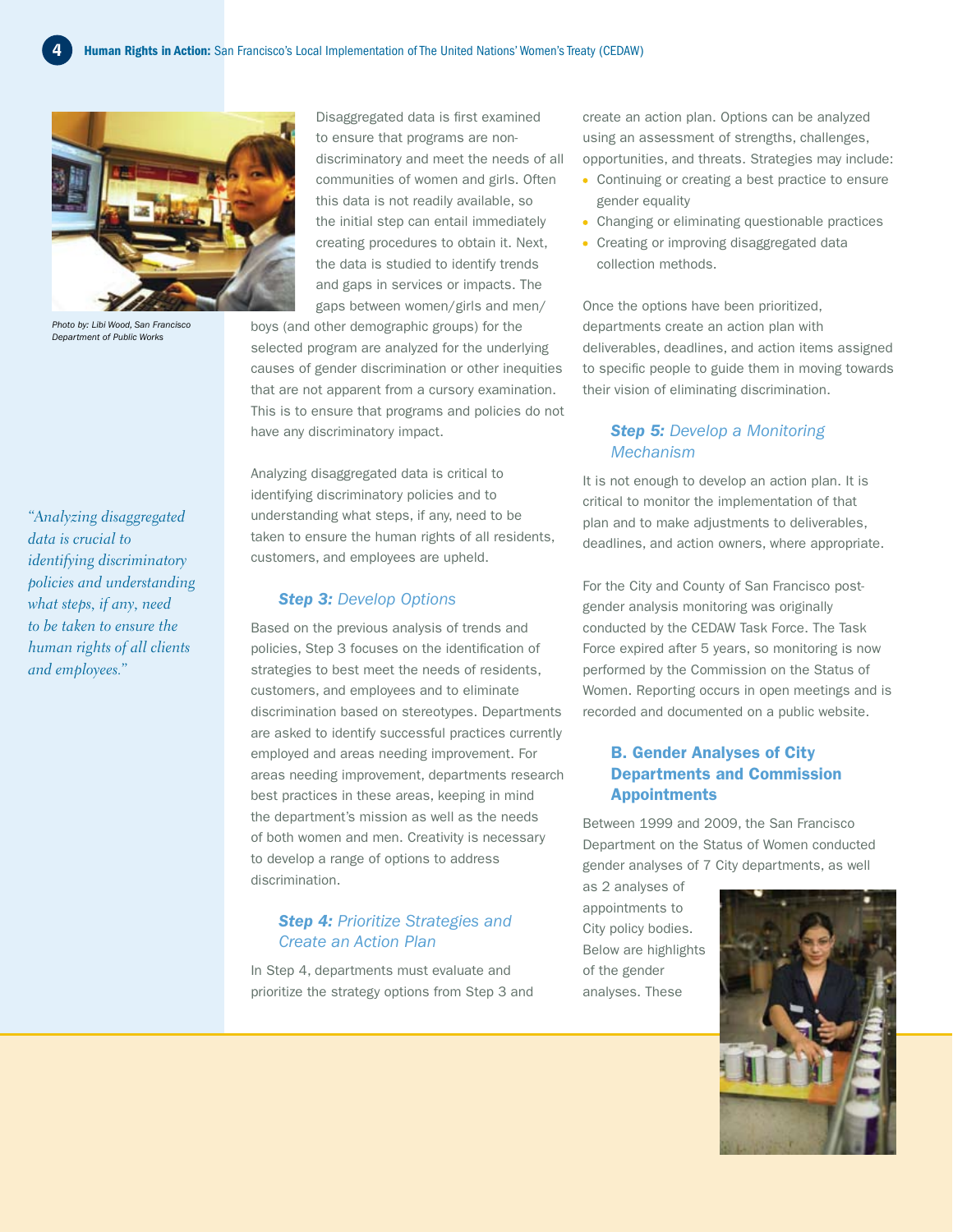are followed by 3 case studies: 1) the gender analysis of the Department of the Environment, 2) gender budgeting, and 3) the gender analysis of commissions, boards, and task forces.

#### *1. Summary of Gender Analyses of 7 City Departments*

In 1999, the CEDAW Task Force selected 2 departments to undergo the first gender analyses:

- The Department of Public Works was selected for its large size, non-traditional employment opportunities for women, and provision of public infrastructure services such as street construction and building design.
- The Juvenile Probation Department, which serves youth in the criminal justice system and operates Juvenile Hall, provided an opportunity to examine service provision to an increasing population of young women involved in the criminal justice system.

First and foremost, the very process of conducting a CEDAW gender analysis created a new awareness of gender-related issues at both departments. Most departmental personnel were not only receptive to the analysis as a proactive approach to eliminating discrimination, but some staff members, on their own initiative, began to change the way they evaluated their policies and programs to serve all persons more effectively.

Top management at the Juvenile Probation Department stated that the gender analysis had a decisive impact on agency operations by helping promote gender-specific services for girls at Juvenile Hall. A specific "Girls Unit" was later created in Juvenile Hall to provide genderspecific, trauma-focused services for girls whose needs, it was found, were not being addressed by programming that was originally created for boys. Through the gender analysis, staff at the Department of Public Works acknowledged

that service delivery impacts women and men differently. For example, women's safety at night depended on such factors as the number and the placement of streetlights in the City. It was pointed out that a lack of curb cuts on sidewalk corners impacted women disproportionately. Curb cuts facilitate the work of caregivers to the very young in strollers as well as to the elderly or disabled who are wheelchair bound. These caregivers are commonly women. Staff also recognized the need to make specific efforts to recruit women into nontraditional employment positions.

After completing these 2 gender analyses, the CEDAW Task Force reviewed carefully which 5 new departments would follow best on the work of the previous 2 departments. The new departments chosen for gender analyses are described below.

- a) **Adult Probation Department:** This department provides services for and monitors individuals on probation. Workplace flexibility issues came to the forefront of the analysis. The department found that after a new telecommuting policy was instituted to the 18-member investigations unit, it became one of the most productive units. It was clear that telecommuting, or the ability to have flexibility in work location, helped retain and recruit staff because it made it easier for those with caretaking responsibilities to manage their work and family lives. This program thus helped both the employees and the Department create an efficient and productive work environment. This information led the Department to expand the telecommuting and flexible work policies option for its employees.**<sup>6</sup>**
- b) Arts Commission: The Arts Commission champions the arts in San Francisco by funding large-scale public art installations as well as small community-based projects. One Commission program, the San Francisco



**6** Adult Probation Department (2001). *Gender analysis recommendations 2001.* Retrieved from http://www.sfgov.org/site/dosw\_page.asp?id=20416. See also Liebowitz, (2007), p.8.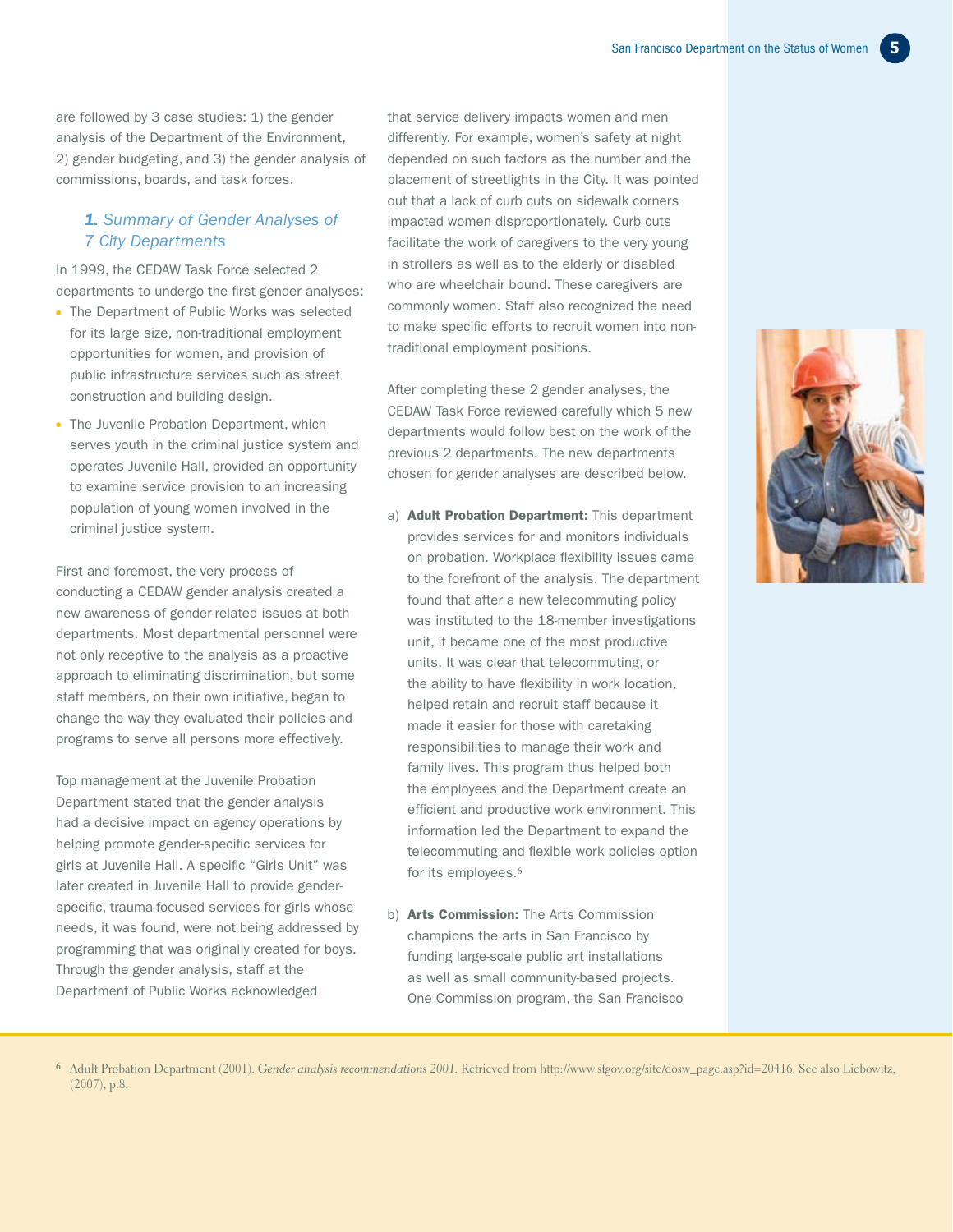

Street Artists program, provides economic opportunities for small-scale artists by allocating space on city streets where they can sell their work. Securing these spaces is an enormously competitive process. After several failed attempts to allocate spaces in a fair and transparent manner, the Arts Commission implemented a lottery system designed by the street artists themselves. However, it later became clear that the rule that artists had to appear at the daily lottery in person at 8:30 in the morning made it difficult for those artists with childcare responsibilities to participate, thereby reducing their chances of getting a good location. In response, the Arts Commission changed the lottery process to allow an artist to send a proxy.**7** This change was made to eliminate the inadvertent disadvantage faced by women with children, yet it helped a range of other people including men with children and devout Jews who were unable to attend the lottery on Saturday mornings.**<sup>8</sup>**

c) Rent Stabilization Board: The Rent Stabilization Board is responsible for mediating disputes between renters and landlords in San Francisco. The gender analysis revealed that the Rent Stabilization Board did not have adequate data about who they were serving. While staff members collected basic data about the landlords and tenants who used their

services, such as where they lived and the



*Photo by: Libi Wood, San Francisco Department of Public Works*

type of petition being filed, they did not collect voluntary data on the gender or race of their clients. Without this information, they could not determine who was, and more importantly who was not, using these services and how best to meet client needs. As a result of this process, the Rent Stabilization Board changed the evaluation form given to clients so that staff would have this information, thereby ensuring that services are meeting the needs of diverse communities.**<sup>9</sup>**

- d) Department of the Environment: See Case Study below.
- e) Department on the Status of Women: The Department on the Status of Women promotes equitable treatment and the advancement of women and girls throughout San Francisco through policies, legislation, and programs, both within City and County government and in the private sector.

Since its inception in 1975, the Department has had a primary focus on freedom from violence for women and girls. As part of this focus, the Department administers the Violence Against Women Prevention & Intervention (VAW) Grants Program which today distributes over \$2.7 million in public funds to community-based agencies for comprehensive services for women survivors of violence and their families. Part of the gender analysis reviewed service data disaggregated by gender, race, home language, and identity. The data is collected on a quarterly basis from the over 20 Partner Agencies who receive funds to provide direct services to clients. The analysis revealed that the Partner Agencies were regularly outperforming their stated goals and served a diverse group of women, men, and children. Every major San Francisco racial and ethnic group was represented in the

- **7** The San Francisco Arts Commission (2000). *The San Francisco Arts Commission gender analysis 2000.* Retrieved from http://www.sfgov.org/site/dosw\_page. asp?id=20417.
- **8** Liebowitz (2007), p. 6.
- **9** Liebowitz (2007), p. 8. The San Francisco Rent Stabilization Board (2000). *Rent Board gender analysis 2000.* Retrieved from http://www.sfgov3.org/index. aspx?page=122.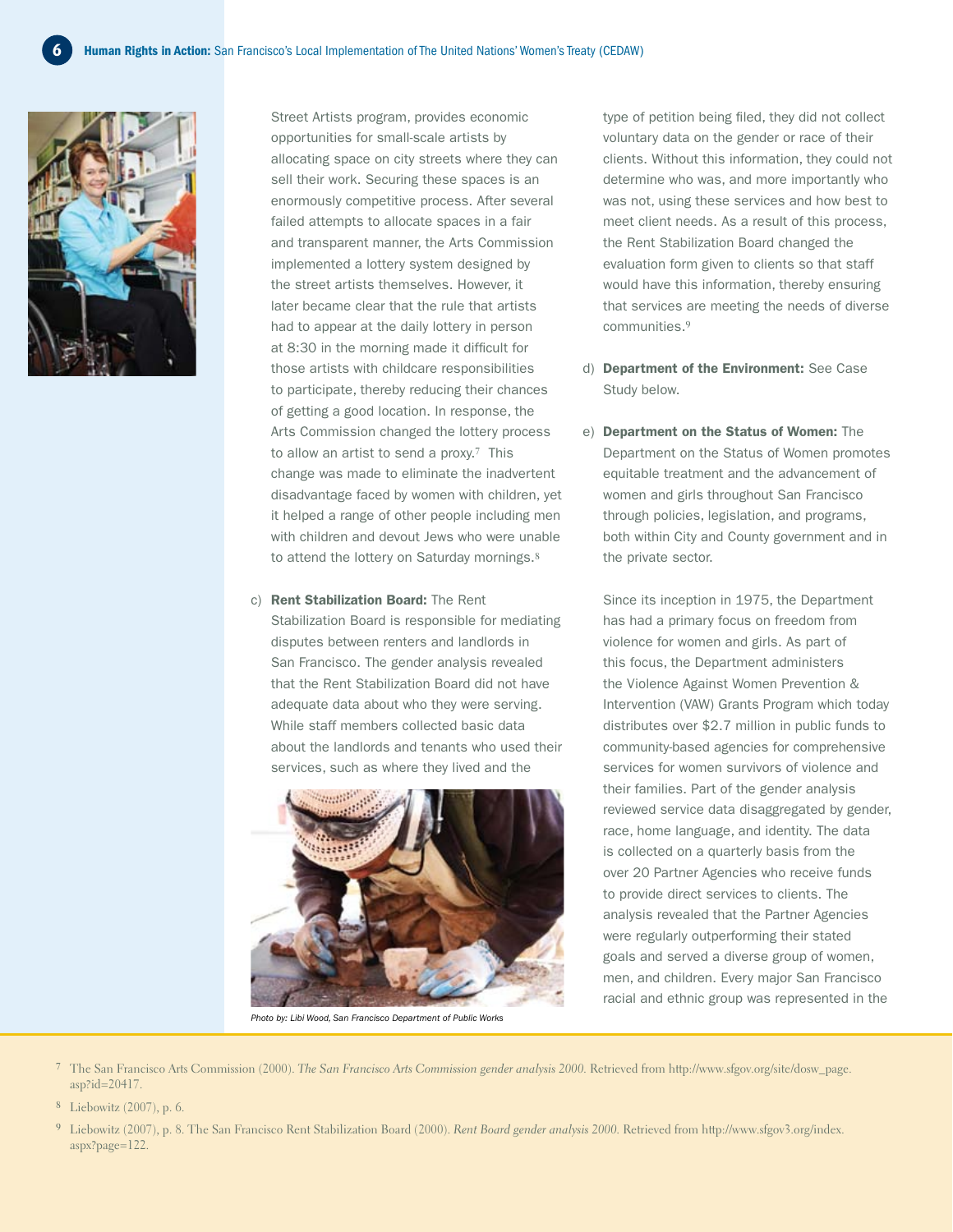data. Also reflected in the data was significant service provision to the lesbian, gay, bisexual, and transgender (LGBT) community and Middle Eastern populations, both identified as priority populations in a needs assessment.**<sup>10</sup>** This analysis was useful to ensure that the Department's VAW Grants Program continued address to the needs of diverse women and girls in San Francisco.

#### *2. Case Study: The Department of the Environment*

The Department of the Environment works to improve, enhance, and preserve the present and future environment of San Francisco. The Department conducted a gender analysis in 2001, just 5 years after the Department was first created.**<sup>11</sup>**

When the agency first participated in the gender analysis, the staff was small (13 full-time employees), but has now grown to almost 70 staff members. Since the gender analysis was done when the Department was relatively new, the findings greatly influenced the establishment of policies and procedures for the burgeoning department. According to Department staff, the agency implemented a host of programs and systems in response to the gender analysis that are now a permanent part of its culture and operations.

The following are some of the highlights from the original gender analysis and the 2009 update the Department of the Environment presented to the Commission on the Status of Women:

#### • Recruitment and Retention of Diverse Employees:

– The Department surveyed all employees in order to get feedback about issues of concern. This process revealed that many employees wanted the opportunity to provide direct feedback about all aspects of Departmental functions. Now the Department's leadership conducts annual staff surveys and responds directly to comments made during their annual staff retreat.**<sup>12</sup>**

- Many Department positions are nontraditional jobs for women and minorities. When the original gender analysis was conducted, women held 33% of professional positions, while the labor pool data showed that the available labor pool of women professionals in these relevant areas was 48%. The Department also only had one person of color in a professional level position. In February 2009, the Department reported significant increases in the number of women and minority employees. Out of 68 employees, 69% were women and 39% were minorities. These numbers reflect expanded recruitment efforts to ensure that women and minorities are part of the applicant pool.**<sup>13</sup>**
- **Grants:** The CEDAW gender analysis led the Department to start analyzing grants in a more holistic way. In addition to examining whether a grant achieves the agency's environmental goals, staff also now looks at which communities and individuals receive grant monies dispersed by the Department in order to ensure equitable distribution of public monies across diverse communities. The Department reviews who holds leadership positions at grantee organizations and who is hired with monies granted by the Department.**14** The Department is also, for the first time, working with the City's Economic and Workforce Development agency to place low income individuals in training positions for non-traditional jobs.**<sup>15</sup>**

*"[The Department of the Environment] implemented a host of programs and systems in response to the gender analysis that are now a permanent part of its culture and operations."*

- **10** Price, J., Lee, S., & Szkupinski Quiroga, S. (2000). *Violence against women and girls: meeting the needs of survivors.* Retrieved from http://www.sfgov.org/site/dosw\_ page.asp?id=19977.
- **11** The San Francisco Department of the Environment (2001). *Department of the Environment gender analysis 2001.* Retrieved from http://www.sfgov.org/site/dosw\_ page.asp?id=20442.

- **13** Department of the Environment Gender Analysis Update. Presentation by David Assmann, Deputy Director, San Francisco Department of the Environment to the San Francisco Commission on the Status of Women (February 25, 2009).
- **14** Liebowitz (2007), pp. 6-7.
- **15** Department of the Environment Gender Analysis Update (February 25, 2009).

**<sup>12</sup>** Liebowitz (2007), pp. 6-7.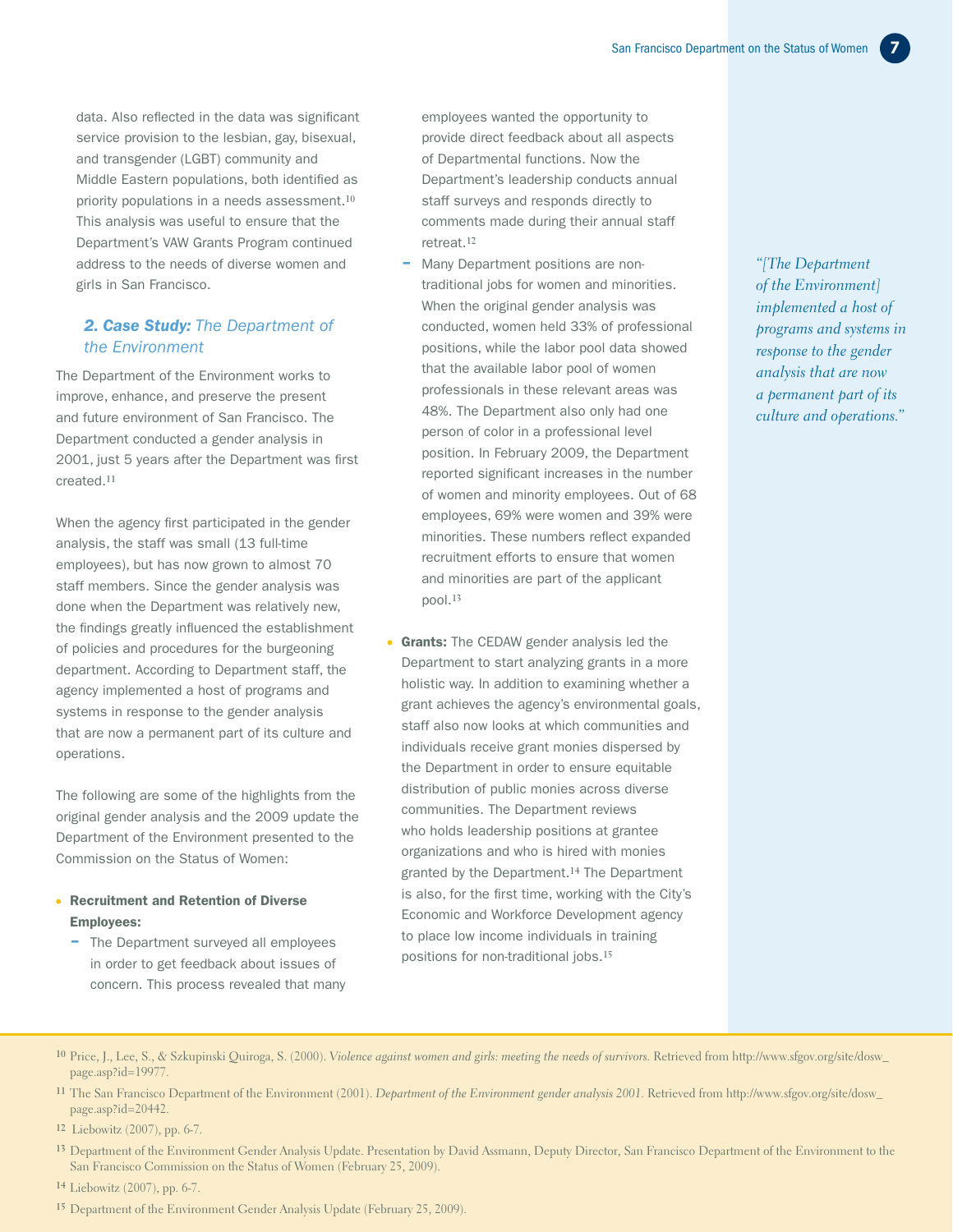– When the Department began its CEDAW review, senior managers were also

considering whether to adopt an "Emergency Ride Home" program to encourage use of alternative transportation (e.g., carpooling, public transit, bicycling, and walking) in the City.**16** This program provides a free or lowcost ride home in cases of emergency for any employee working in San Francisco who used an alternative form of transportation to get to work that day. The gender analysis findings helped provide the justification and impetus for the program by noting that it would greatly benefit those with caregiving responsibilities (predominantly women).**<sup>17</sup>** As of 2009, the Department's program has expanded significantly, and the agency now assists private sector companies throughout San Francisco in creating similar programs.**<sup>18</sup>** - The Department also offers 2 popular flextime programs. The 9/80 program allows employees to choose to work eight 9-hour days and one 8-hour day in a 2 week period so that they can have the tenth day off. The Department's flex-time program allows employees to begin their work days any time between 6:30 and 9:30 a.m. As of February 2009, 51 of the 68 employees used the 9/80 program and 42 employees used the flex-time program. The Department has found that these various scheduling options have

Flexible Work Policies:

*"San Francisco is the first local government in the United States to utilize the gender budgeting framework."*

*Photo by: Libi Wood, San Francisco Department of Public Works*



The Department of the Environment used the gender analysis tool and its findings to not only create individual programs and policies to improve the lives of employees and constituents, but also to create a culture of gender equality and freedom from discriminatory practices that has continued to expand as the Department grows.

#### *3. Case Study: Gender Analysis of Budget Cuts*

As part of the CEDAW Ordinance, gender analysis is also being applied on a Citywide basis to the City budget through a gender responsive budgeting initiative. Gender responsive budgeting (GRB) examines the impact of budgeting decisions and the policies underlying them to ensure that the needs of all people from different backgrounds and social groups are being met. Internationally, over 45 countries have undertaken GRB initiatives at the national and/or sub-national levels of government. GRB reviews budget allocations for

biases that can arise because a person is male or female, and considers disadvantage suffered as a result of ethnicity, poverty status, immigration, disability, age, or other demographic characteristics.



San Francisco is the first local government in the United States to utilize the gender budgeting framework. San Francisco's foray into gender budgeting began in 2003 when the County Board of Supervisors, facing a severe budget crisis, became concerned about the possibility of budget cuts having a disproportionate impact on vulnerable populations. The Board asked all City departments to assess the impact of proposed budget cuts on employment and services to the public, disaggregated by gender, race and other identities. Based on the gender analyses, the departments were able to analyze the disparate impact of budget cuts and anticipate potentially discriminatory effects before they took place. Departments reported that reduced services indicated that a number of programs primarily serving women, children, immigrants,

**16** More information on the program can be found on the San Francisco Emergency Ride Home website: http://www.sferh.org/.

increased employee productivity.**<sup>19</sup>**

- **17** Liebowitz (2007), p. 7.
- **18** Department of the Environment Gender Analysis Update (February 25, 2009).
- **19** Department of the Environment Gender Analysis Update (February 25, 2009).

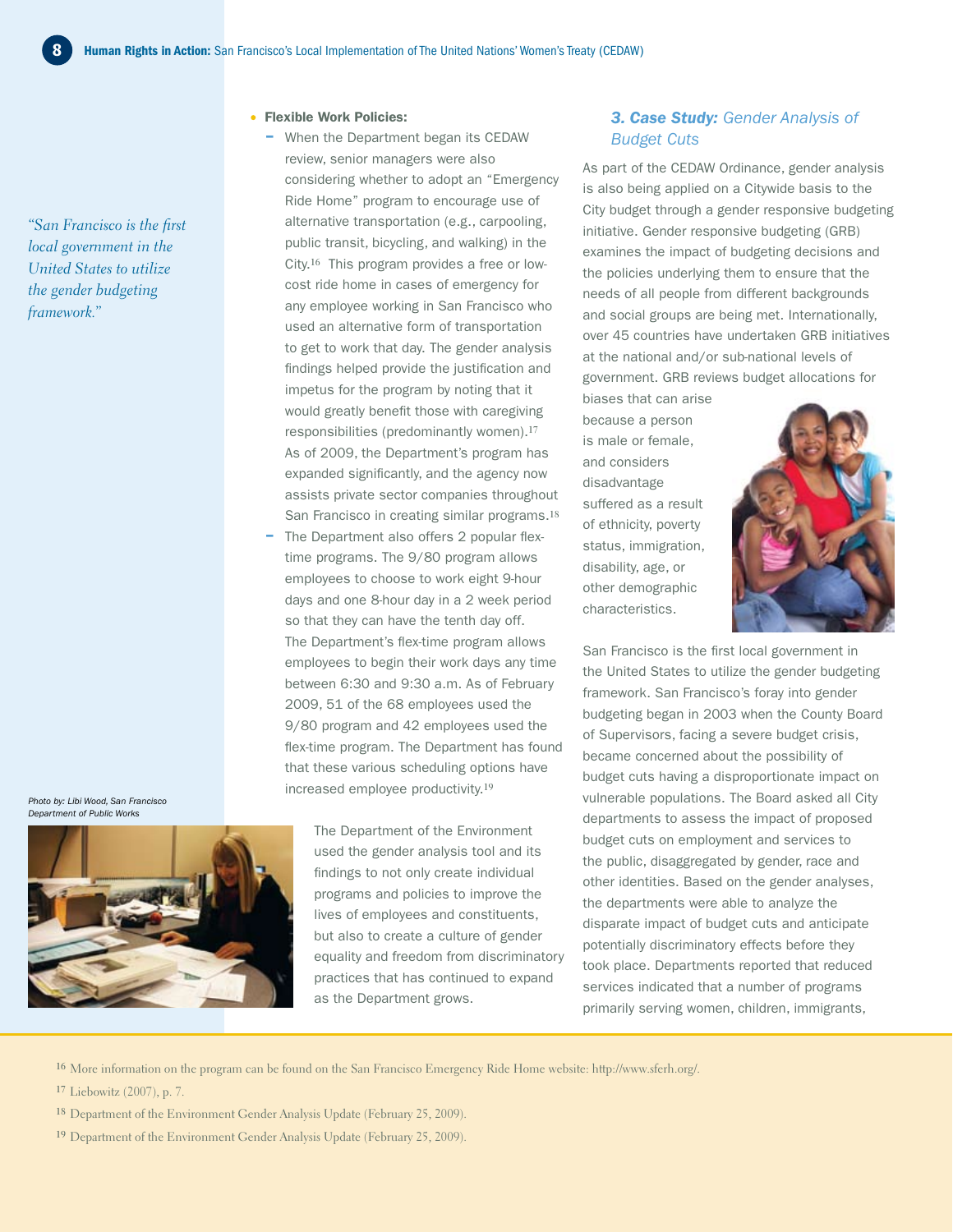and seniors would be impacted. In addition, officials in the responding departments gained exposure on how to use the gender analysis tool proactively, address discrimination in advance, and create policy plans based on critical data and strategies.**<sup>20</sup>**

San Francisco expanded this work in 2008 when the Department on the Status of Women conducted a GRB training for the Mayor's budget staff. After this training, the Mayor's Budget Office decided to take the first steps toward incorporating gender budgeting into the annual budget guidelines. In Fiscal Year 2009-2010, the office surveyed all City departments to determine their policies and practices for data collection and how data is utilized in the development of programs and policies. This represented a step in moving towards creating gender-based budgeting to improve the City's ability to meet the needs of diverse communities.**<sup>21</sup>**

In February 2010, the Department on the Status of Women and the Mayor's office jointly published the report *Gender Responsive Budgeting: A Path to Accountability and Data-Based Policy-Making*. The report highlighted some departmental best practices in data collection. For example, the public library system uses disaggregated data as the basis for creating special and ongoing services such as providing more Chinese language material in neighborhoods with high concentrations of Chinese speakers. Many departments did not have disaggregated data collection practices in place, so recommendations included forming a working group to create a plan for using disaggregated data to enhance performance-based and gender responsive budgeting, and provide benchmarks for measuring progress based on gender, race, and other characteristics.

#### *4. Gender Analysis of Commissions, Boards, and Task Forces*

In San Francisco, Commissions, Boards, and Task Forces are appointed by the Mayor and Board of Supervisors to create, implement, and/or monitor government policies and priorities. These policy bodies meet regularly and in public to maximize transparency and public input. For example, the 5-member Fire Commission, appointed by the Mayor, governs the

Fire Department by setting policy priorities and approving an annual budget. The Fire Commission meets twice a month in open meetings where members of the public are welcome to provide comment on each agenda item before a vote is taken.

These entities not only help the legislative and executive branches create public policy around a certain issue, they are also stepping stones for further leadership positions, including elected office. Therefore, it is important that a diverse array of people serve on these bodies to ensure that all San Franciscans and their concerns are represented in policy-making and to create a diverse leadership pipeline in the City.

In 2007, community-based organizations working on women's issues were interested in learning about how many women served on these appointed bodies. The Department on the Status of Women conducted an analysis and found that the numbers of men and women on these entities were relatively equal overall. It was noted, however, that bodies with larger mandates and budgets had more men serving on them.**<sup>22</sup>**

In 2008, the City Charter (the local constitution) was amended by a vote of the people to encourage the appointment of more women, minorities, and people with disabilities to Commissions and other policy bodies. The Department on



- **20** City and County of San Francisco Board of Supervisors (June 2003). Resolution 0249-03, Summary of CEDAW Gender Analysis of Budget. Retrieved from http://www.sfgov.org/site/uploadedfiles/dosw/programs/CEDAW/Gender\_Analysis\_Reports/Departments%20Summary%20Budget%20Cuts6-17-03.doc.
- **21** In 2007, Department staff conducted a training on gender budgeting and gender analysis for Fulton County (Georgia) government staff. For information on Fulton County's innovative Gender Equality Initiative, visit: http://www.fultoncountyga.gov/departments/147-gender-equality-project.
- **22** The San Francisco Department on the Status of Women (2007). *Gender analysis of commissions, boards, and task forces 2007.* Retrieved from: http://www.sfgov.org/ site/uploadedfiles/dosw/programs/CEDAW/documents/GenderAnalysisofCommissions2007.pdf.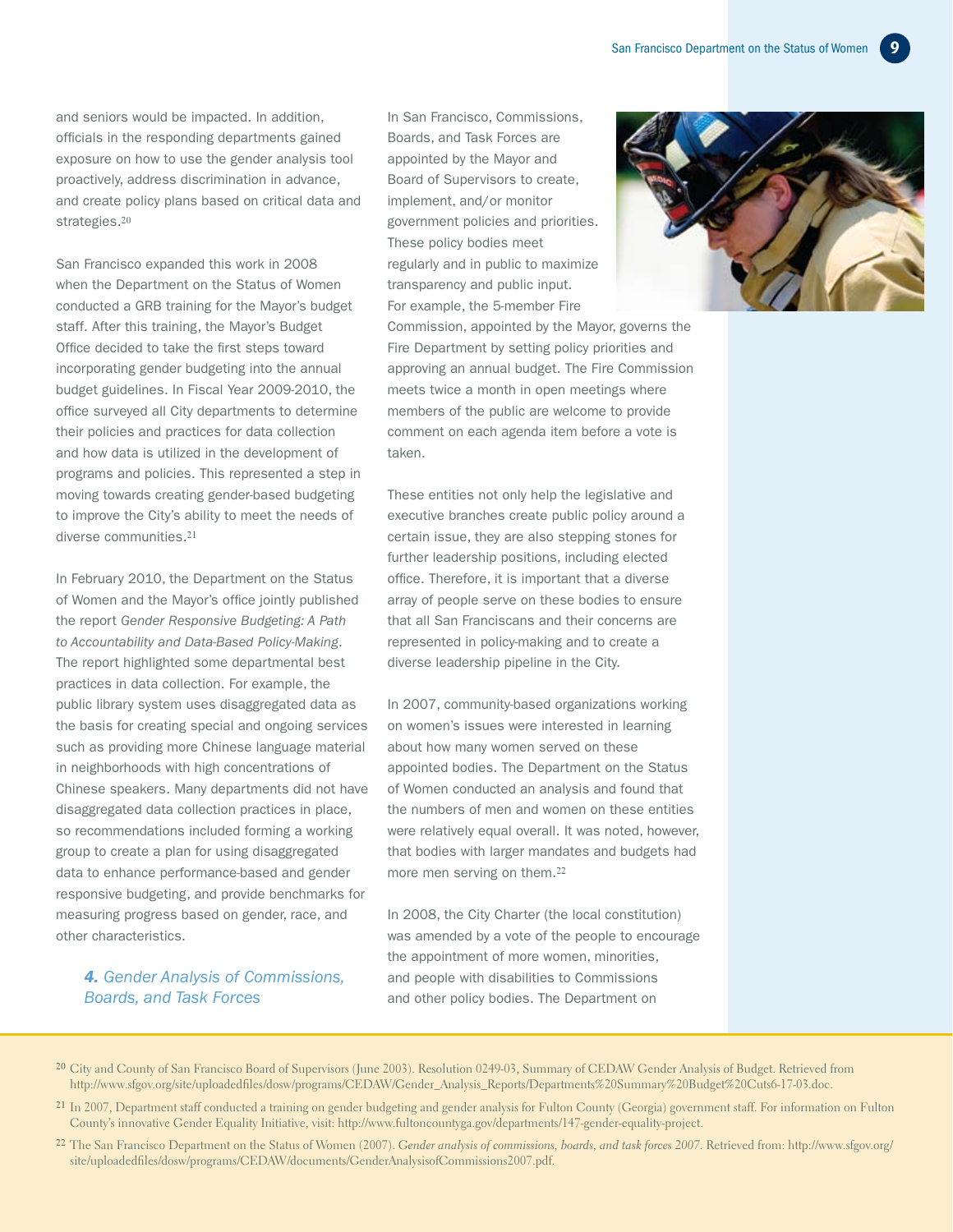

*Photo by: Libi Wood, San Francisco Department of Public Works*

the Status of Women is now tasked with conducting a gender analysis every two years to inform the Mayor and Board of Supervisors of the demographics of appointments. The Commission released the first official *Gender Analysis of San Francisco Commissions and Boards* in August 2009. This analysis included an examination of race and disability status as well as the gender of appointees in order to provide a more detailed view of appointed bodies, and the disparities existing within and among them.**<sup>23</sup>**

#### III. Citywide Initiatives

Over the past 10 years, the CEDAW Task Force and the Commission on the Status of Women have initiated a host of citywide initiatives to support a holistic implementation of CEDAW in San Francisco. Summaries of several such initiatives are included below, followed by a more detailed examination of a major project, the San Francisco Gender Equality Principles Initiative.

#### *A. Examples of Citywide Initiatives*

- Work-Life Balance Study: Following the gender analysis of City departments, the CEDAW Task Force conducted a study of employees' needs in the area of work-life balance – how to manage work, family, and personal responsibilities.**<sup>24</sup>** This 2001 study highlighted best practices in such areas as flexible schedules, telecommuting, and care-giving referral services, and had the lasting effect of raising the visibility of these issues in City government. This, in turn, facilitated specific policy changes not only within individual departments but also citywide, such as new telecommuting policies and a measure to enable elected officials with family caregiving responsibilities to participate in legislative business, including voting, by telephone. San Francisco's generous and expansive paid parental leave policy was also a landmark measure that came out of this study.**<sup>25</sup>**
- *A Report on Girls in San Francisco: Benchmarks for the Future:* In 2003, the Commission on the Status of Women utilized the CEDAW approach to examine the status of girls in San Francisco. Prior to the publication of this report, most data about issues facing youth were purportedly gender-neutral. The report was the first local government publication to focus on girls' issues and concerns based on disaggregated gender and race data.**<sup>26</sup>** The report, for example, documented the disproportionately high percentages of African American girls in the juvenile justice and foster care systems where gender-specific services were scarce. Findings such as these illustrate the power of disaggregated data to reveal the disproportionate impacts of policy decisions and funding, or lack thereof, on certain populations. This report established important benchmarks to be monitored for improvement in meeting the specific needs of San Francisco girls.
- *Recruitment of Women in Non-Traditional Fields Brochure:* Despite laws that prohibit discrimination and harassment in the workplace and measures to promote the recruitment of women, they continue to be underrepresented in traditionally male-dominated occupations such as construction and engineering. To counter this trend, the Department on the Status of Women created a brochure detailing recruitment strategies and resources compiled from a list of organizations focused on increasing the number of women in non-traditional occupational areas.**<sup>27</sup>**

#### *B. The San Francisco Gender Equality Principles Initiative*

San Francisco's CEDAW Ordinance states that "there is a need to work toward implementing the principles of CEDAW in the private sector."**28** It also calls for gender analysis of private entities to the

- **23** The San Francisco Department on the Status of Women (2009). *Gender analysis of San Francisco commissions and boards 2009.* Retrieved from http://www.sfgov. org/site/uploadedfiles/dosw/programs/CEDAW/documents/GenderAnalysisOfCommissions2009\_REV\_09.09.09.pdf.
- **24** The San Francisco Department on the Status of Women (2001). *Work-life policies & practices survey report.* Retrieved from http://www.sfgov.org/site/dosw\_page. asp?id=66182.
- **25** This legislation went to the voters as Ballot Proposition I and passed in November 2002. *See Compensation during Parental Leave, City and County of San Francisco Municipal Code, A8.365 (2002).* Retrieved from: http://library.municode.com/HTML/14130/level1/AA.html#AA\_AA8.365.
- **26** The San Francisco Department on the Status of Women (April 2003). *A report on girls in San Francisco: benchmarks for the future.* Retrieved from http://www.sfgov. org/site/dosw\_index.asp?id=16976.
- **27** The San Francisco Department on the Status of Women. (n.d.). *Recruitment of women in non-traditional fields.* Retrieved from http://www.sfgov.org/site/dosw\_page. asp?id=69794.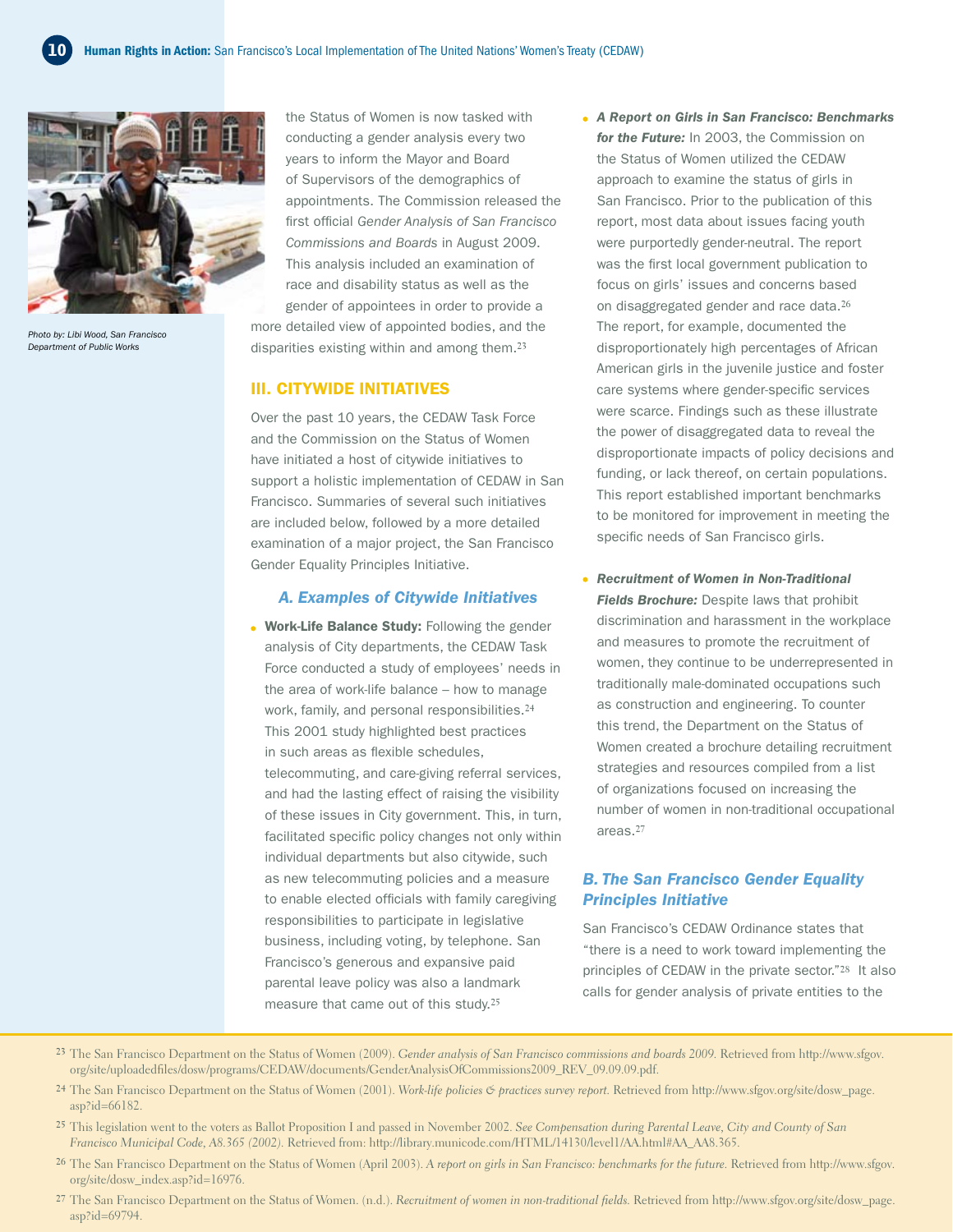extent permitted by the law.**29** The first 10 years of CEDAW implementation in San Francisco focused on assessing and improving gender equality within government entities. As the City approached the 10th anniversary of the CEDAW Ordinance, the Department on the Status of Women decided to focus its efforts on promoting CEDAW principles in the private sector through the San Francisco Gender Equality Principles Initiative (GEP Initiative). The GEP Initiative is a partnership between the Department on the Status of Women, Calvert Group, Ltd., one of the largest families of socially responsible mutual funds in the United States, and Verité, an international labor and human rights monitoring organization.

The GEP Initiative is a groundbreaking program that helps companies around the world achieve greater gender equality and build more productive workplaces through practical implementation of the Gender Equality Principles (GEP). The GEP are a set of aspirational principles focusing on 7 fundamental gender equality issue areas:

- *Employment and Compensation*
- *Work-Life Balance and Career Development*
- *Health, Safety and Freedom from Violence*
- *Management and Governance*
- *Business, Supply Chain, and Marketing Practices*
- *Civic and Community Engagement*
- *Transparency and Accountability*

The GEP Initiative provides companies with practical standards, tools, and resources that can be used to improve gender equality from the factory floor to the boardroom.

In 2008-2009, the initial year of the project, 18 of the San Francisco Bay Area's largest companies and nonprofits joined the GEP Initiative, including Deloitte, IBM, McKesson, Charles Schwab, and Symantec.

Between 2008-2010 the GEP Initiative hosted quarterly roundtables, each one focused on a

different principle, to foster peer-to-peer discussion between companies on best practices and challenges related to promoting gender equality. The companies worked with the GEP Initiative partners to create self assessment tools and compile resources to help private sector companies implement innovative polices and practices related to gender

equality.

The GEP are based on the Calvert Women's Principles.**30** These 2 documents form the basis of the Women's Empowerment Principles, a set of global women's principles that are being developed by the United Nations Global Compact.**31** They have also influenced the Gender in Sustainability Reporting Guide of the International Finance Corporation (IFC), a member of the World Bank Group, and the Global Reporting Initiative (GRI).**<sup>32</sup>**

#### *C. Addressing Violence Against Women*

Each year, the San Francisco Police Department receives over 4,000 cases of domestic violence, and yet studies estimate that only 1/3 of all domestic violence cases are ever reported.**<sup>33</sup>** Gender-based violence is a clear violation of women's human rights, and the Commission on the Status of Women takes a comprehensive approach to addressing it by funding direct services to survivors and also initiating policy reforms in the system's response to this pervasive crime.

**Direct Services:** The Commission has funded domestic violence services since 1980, when it awarded its first grant of \$75,000 to a domestic violence shelter. Today, with a total allocation of \$2.7 million, the Commission funds 3 confidential shelters and over 30 programs providing crisis intervention, legal services, case management, transitional housing, and prevention education.



*For more information on the GEP Initiative and to access the GEP self-assessment tool and resources visit: www.genderprinciples.org*

#### **28** *CEDAW Ordinance,* City and County of San Francisco Municipal Code Administrative Code §12K.1(c) (1998).

- **29** *CEDAW Ordinance,* City and County of San Francisco Municipal Code Administrative Code §12K.4 (1998).
- **30** More information on the Calvert Women's Principles can be found at http://www.calvert.com/womensprinciples.html
- **31** More information on this initiative can be found at: http://www.unglobalcompact.org/issues/human\_rights/5March2009\_ToolsAndResources.html
- **32** International Finance Corporation (IFC) & Global Reporting Initiative (GRI) (October 26, 2009). *Embedding gender in sustainability reporting a practitioner's guide.* Retrieved from http://www.ifc.org/gender.
- **33** Shields, J. (2006). *I tried to stop them: children's exposure to domestic violence in San Francisco.* San Francisco, California: ETR Associates.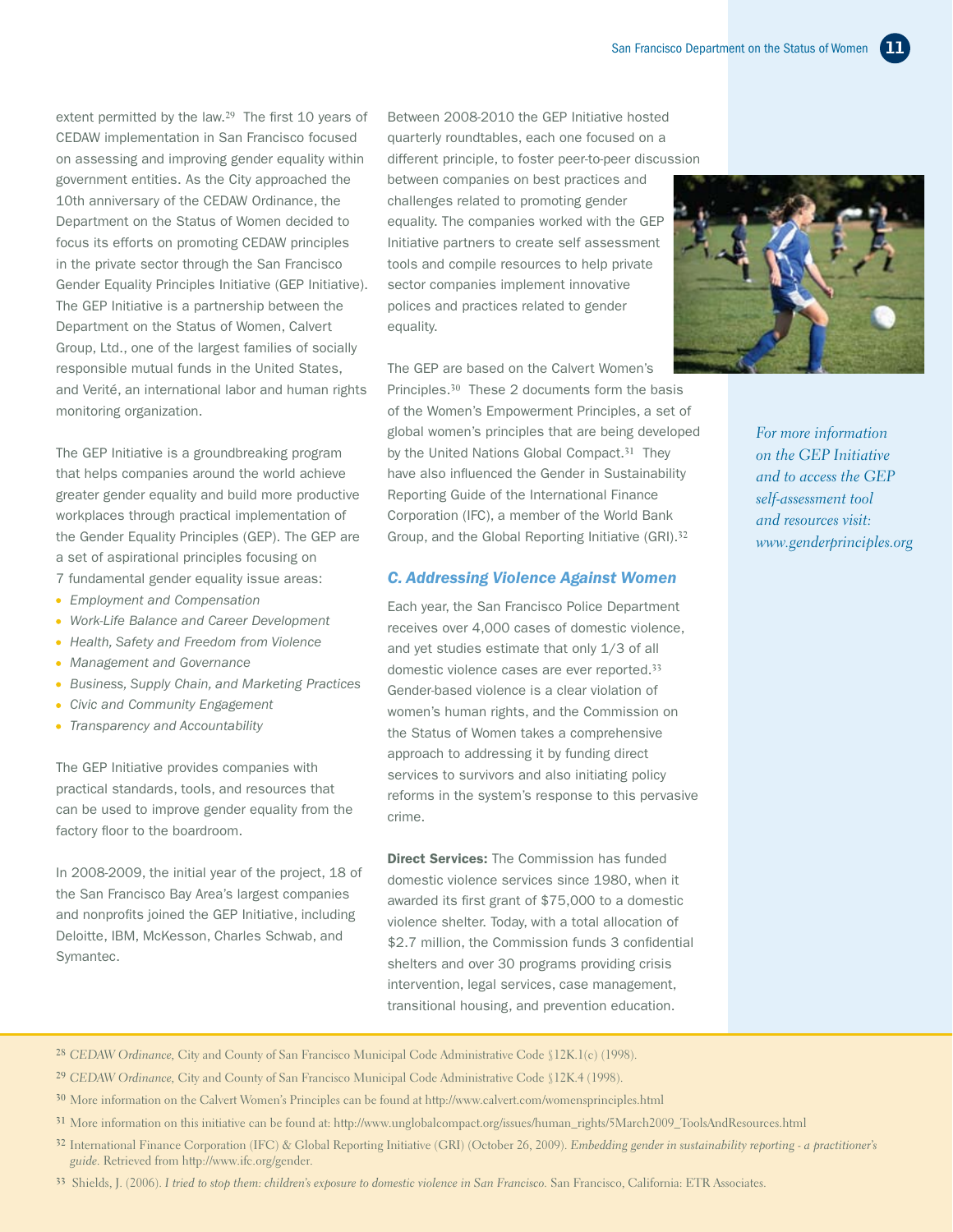

Programs address domestic violence, sexual assault, and human trafficking in a variety of San Francisco communities, including Arab, African American, Asian Pacific Islander, and Latina populations; immigrant women; homeless women; lesbian, bisexual, and transgender women; and school-aged youth.

Justice and Courage Project: Through the Justice & Courage Project, hundreds of policy reforms have been implemented throughout the criminal justice system. For example, stalking is now coded by 911 emergency response call-takers where, until 2009, these incidents were uncategorized. New training programs have been developed to 1) expand knowledge of community-based resources for survivors, 2) better understand a victim's perspective, and 3) enhance language abilities among speakers of Chinese and Spanish among criminal justice personnel.

Family Violence Council: The Family Violence Council addresses family violence across the lifespan by bringing together advocates working against child abuse, domestic violence, and elder abuse on a quarterly basis. The Council documents the rates of family violence in the City, and proposes policy reforms to improve the criminal justice, social service, and communitybased intervention system.

**Human Trafficking: The San Francisco** Collaborative Against Human Trafficking, launched in January 2010, comprises a diverse array of community-based organizations and government agencies dedicated to eliminating modern day slavery from San Francisco. The Collaborative builds public awareness of the problem, monitors legislation, tracks trafficking-related data, and creates a forum for alignment of survivor services and law enforcement efforts.

In this multi-faceted approach, San Francisco has

created new and innovative programs, policies, and tools to combat violence against women.

#### IV. Conclusions

This report was created to share CEDAW implementation policies and practices developed by the City and County of San Francisco government since the local CEDAW Ordinance was adopted in 1998.

As the first municipality in the world to adopt CEDAW on a local level, San Francisco has spent over years creating and honing tools, policies, and best practices for implementation. This process has given birth to models to promote gender equality that can be used by local, regional, and national governments everywhere, including the gender analysis guidelines for assessment, recommendations, and implementation; the CEDAW Task Force for advocacy and oversight; and the San Francisco Gender Equality Principles Initiative for engaging the private sector.

The Department and Commission on the Status of Women have found that CEDAW has been beneficial for opening the eyes of both local government and community members to the fact that discrimination against women still exists, while providing proactive, concrete tools, and processes with which to address gender equality issues.

The ultimate goal of the CEDAW approach is government accountability. While the United Nations CEDAW Treaty operates at the international level, the San Francisco CEDAW Ordinance brings accountability for gender equity into the hallways, conference rooms, sidewalks, and streets of local county government. It is our hope that governments everywhere can utilize the San Francisco experience to improve the lives of women and girls in their nations and around the world.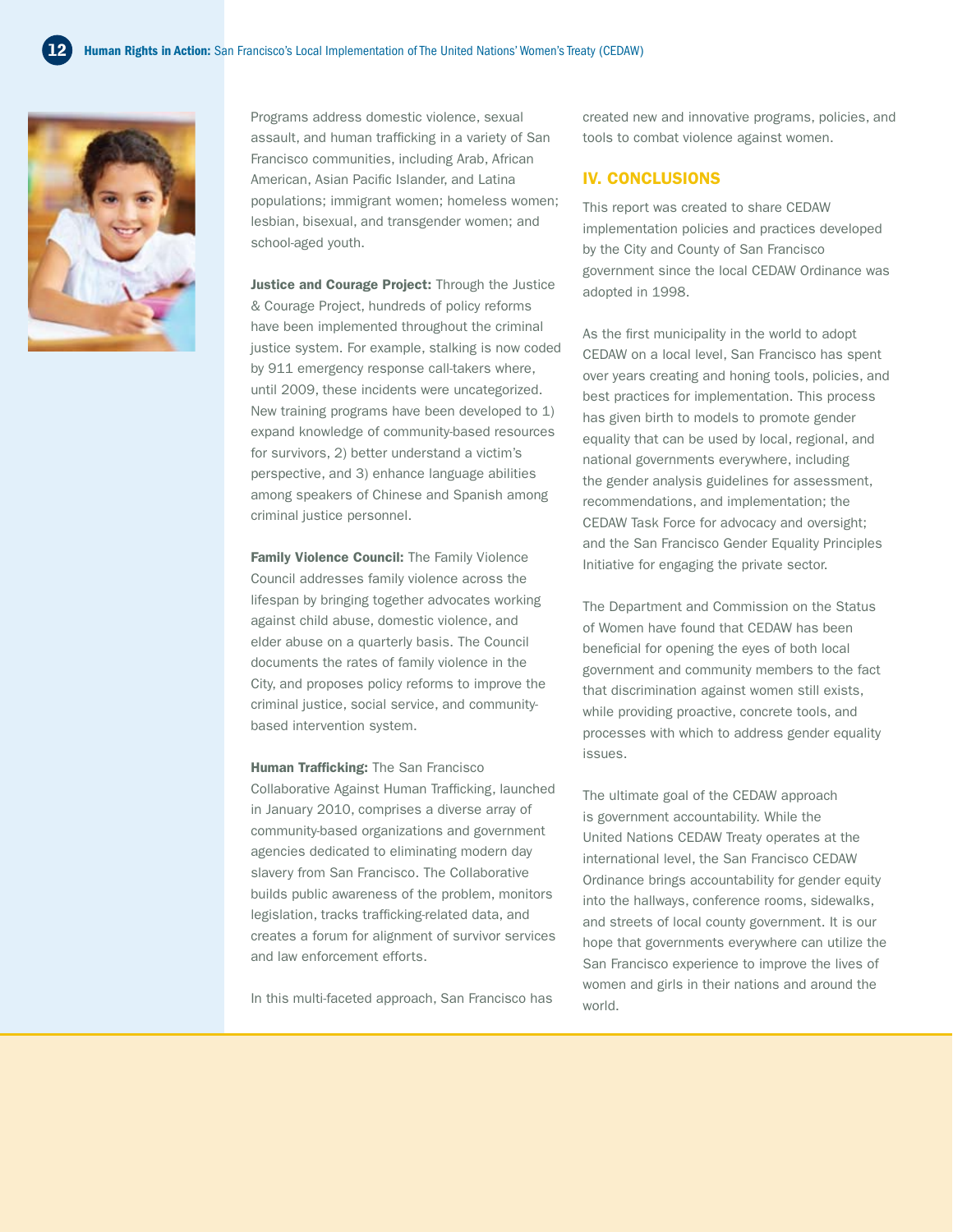The Department would like to thank the following individuals for making CEDAW a reality in San Francisco:

Gavin Newsom, San Francisco Mayor Willie L. Brown, Jr., Former San Francisco Mayor Barbara Kaufman, Former President, San Francisco Board of Supervisors

#### CEDAW Task Force and Committee Members (2000-2007)

Natalie Britton, Aide to Supervisor Barbara Kaufman

Angela Calvillo, Board of Supervisors

Patti Chang, Commission on the Status of Women and Women's Foundation of California

Youmna Chlala, Women's Institute for Leadership Development for Human Rights

Krishanti Dharmaraj, Women's Institute for Leadership Development for Human Rights

Sharon Friedrichsen, Controller's Office

Leirion Gaylor, Mayor's Budget Office

Maria Elena Guillen, SEIU Local 790

Toni Guy, Planned Parenthood

Sarah He, Aide to Supervisor Sophie Maxwell

Carmen Herrera, Human Rights Commission

Martha Knutzen, Human Rights Commission

Robin Levi, Women's Institute for Leadership Development for Human Rights

Myrna Lopez, Mayor's Budget Office

Sonia Melara, Department on the Status of Women

Emily Moto Murase, Commission on the Status of Women

Rebecca Prozan, Mayor's Office

Sandra Ruiz, Aide to Supervisor Tom Ammiano

Ghada Saliba-Malouf, Human Rights Commission

Mary Gin Starkweather, Human Rights Commission

Gail Stein, Aide to Supervisor Barbara Kaufman

Kathy Summers, Community member for healthcare

Patti Tamura, SEIU Local 790

Ken Theisen, Bay Area Legal Aid

Cosette Thompson, Amnesty International

Pansy Waller, Human Rights Commission

Dorothy Yee, Department of Human Resources

#### Gender Analysis Guidelines Consultants Strategic Analysis for Gender Equity:

Radhika Balakrishnan Leila Hessini Mehlika Hoodbhoy Anita Nayar Mariama Williams

#### CEDAW Task Force and Department on the Status of Women CEDAW Staff

Amy Ackerman, Deputy City Attorney Ann Lehman, Department on the Status of Women Latika Malkani, Department on the Status of Women Anu Menon, Department on the Status of Women Rebecca Rolfe, Department on the Status of Women Carol Sacco, Department on the Status of Women

#### San Francisco Commission on the Status of Women (2010)

Kay Gulbengay President Julie Soo Vice President

Dorka Keehn Commissioner

Carolene Marks Commissioner

Katherine Munter Commissioner

Rebecca Prowda Commissioner

Andrea Shorter Commissioner

#### San Francisco Department on the Status of Women (2010)

Emily M. Murase, Ph.D. Executive Director

Ann Lehman Policy Director

Laura Marshall Fiscal and Policy Analyst

Anu Menon Senior Gender Policy Analyst

Carol Sacco Grants Administrator

Cynthia Vasquez Commission Secretary